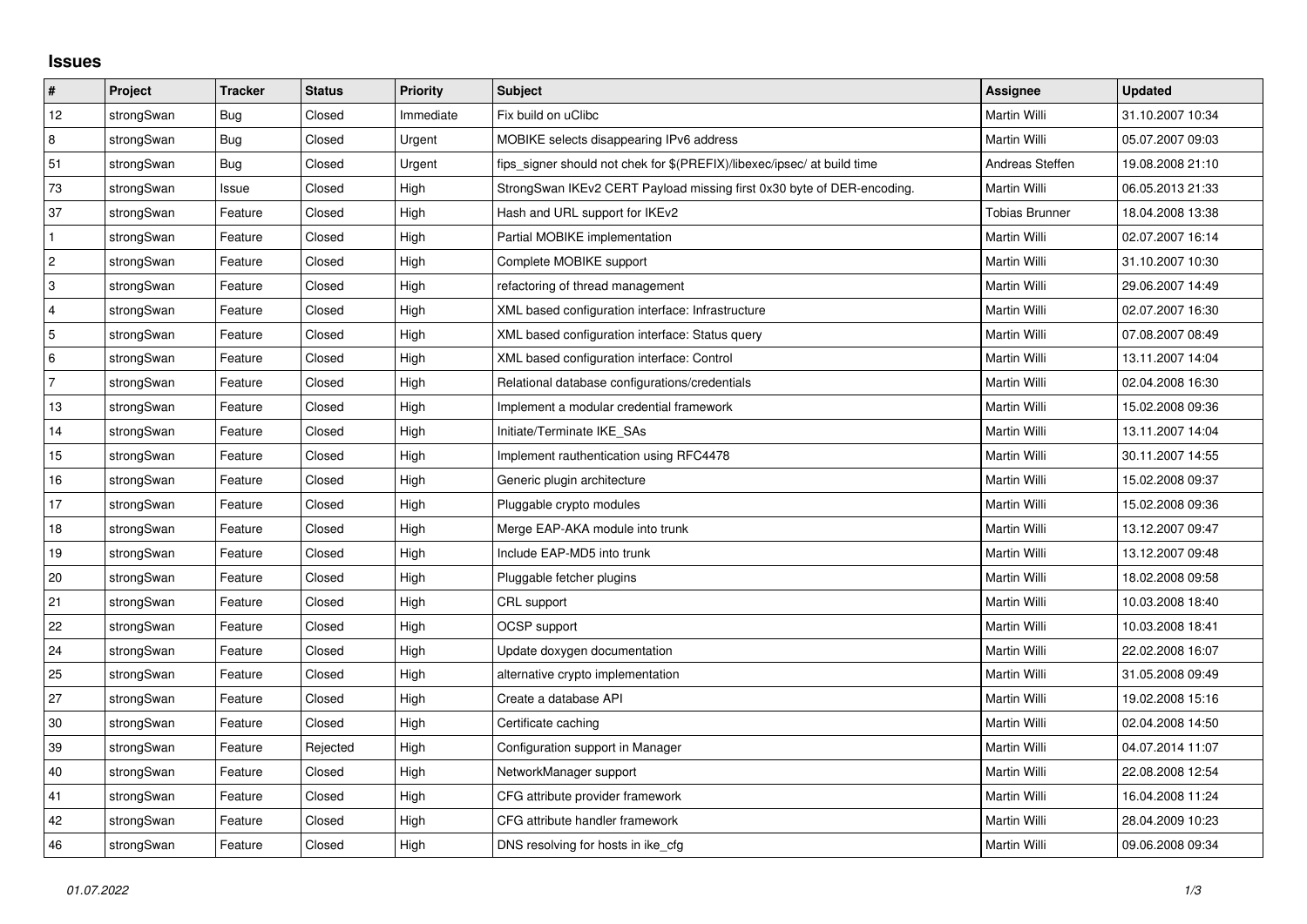| $\vert$ # | Project    | <b>Tracker</b> | <b>Status</b> | <b>Priority</b> | <b>Subject</b>                                                              | <b>Assignee</b>       | <b>Updated</b>   |
|-----------|------------|----------------|---------------|-----------------|-----------------------------------------------------------------------------|-----------------------|------------------|
| 47        | strongSwan | Feature        | Closed        | High            | <b>RNG API</b>                                                              | Martin Willi          | 16.04.2008 11:27 |
| 48        | strongSwan | Feature        | Closed        | High            | Parallel trustchain verification                                            | <b>Martin Willi</b>   | 16.04.2008 11:33 |
| 54        | strongSwan | Feature        | Closed        | High            | <b>EAP-Identity Server functionality</b>                                    | Martin Willi          | 22.08.2008 12:55 |
| 59        | strongSwan | Feature        | Closed        | High            | Add additinal signal dependent parameter to bus                             | Martin Willi          | 29.07.2008 11:04 |
| 60        | strongSwan | Feature        | Closed        | High            | Implement draft-sheffer-ikev2-gtc-00 with PAM password verification         | Martin Willi          | 22.08.2008 12:59 |
| 52        | strongSwan | <b>Bug</b>     | Closed        | High            | Migrate ESP sequence number in update_sa                                    | Tobias Brunner        | 25.06.2008 08:40 |
| $10$      | strongSwan | Bug            | Closed        | High            | distribution cannot be built because logout.cs template is missing in trunk | Martin Willi          | 18.09.2007 07:43 |
| 11        | strongSwan | Bug            | Closed        | High            | Show IKE_SA status overview                                                 | Martin Willi          | 31.10.2007 10:29 |
| 26        | strongSwan | <b>Bug</b>     | Closed        | High            | Port all tools to new crypto/credential APIs                                | Martin Willi          | 21.03.2008 18:04 |
| 31        | strongSwan | <b>Bug</b>     | Closed        | High            | ikev2/rw-eap-aka-rsa scenario fails                                         | Martin Willi          | 19.03.2008 15:25 |
| 32        | strongSwan | Bug            | Closed        | High            | ikev2/rw-no-idr scenario fails                                              | Martin Willi          | 19.03.2008 11:13 |
| 33        | strongSwan | <b>Bug</b>     | Closed        | High            | ikev2/crl-revoked scenario broken                                           | Martin Willi          | 19.03.2008 19:02 |
| 34        | strongSwan | Bug            | Closed        | High            | ikev2/multi-level-ca-loop segfaults                                         | <b>Martin Willi</b>   | 31.03.2008 09:19 |
| 35        | strongSwan | <b>Bug</b>     | Closed        | High            | ikev2/ocsp-no-signer-cert scenario segfaults                                | Martin Willi          | 02.04.2008 09:45 |
| 36        | strongSwan | Bug            | Closed        | High            | strongswan-4.2.0 does not compile with uclibc                               | <b>Martin Willi</b>   | 04.04.2008 13:51 |
| 43        | strongSwan | <b>Bug</b>     | Closed        | High            | missing certificate_identity in SQL database causes segfault                | Martin Willi          | 07.04.2008 10:08 |
| 45        | strongSwan | <b>Bug</b>     | Closed        | High            | Failure to open SQLite database crashes charon                              | <b>Martin Willi</b>   | 07.04.2008 09:16 |
| 49        | strongSwan | Bug            | Closed        | High            | starter log directly to terminal                                            | Martin Willi          | 30.04.2009 10:18 |
| 50        | strongSwan | <b>Bug</b>     | Closed        | High            | plutostderrlog option missing                                               | Martin Willi          | 11.05.2008 10:10 |
| 55        | strongSwan | Bug            | Closed        | High            | Implement SHA512/384/256 HMAC with proper truncation in kernel              | Martin Willi          | 03.12.2009 11:41 |
| 56        | strongSwan | <b>Bug</b>     | Closed        | High            | New interface for EAP-SIM backend                                           | Martin Willi          | 24.10.2008 10:23 |
| 64        | strongSwan | <b>Bug</b>     | Closed        | High            | MOBIKE with changed NAT mappings                                            | Martin Willi          | 08.10.2008 14:21 |
| 71        | strongSwan | Bug            | Closed        | High            | Improved Acquire handling                                                   | Martin Willi          | 20.05.2009 11:54 |
| 79        | strongSwan | <b>Bug</b>     | Closed        | High            | Windows 7 sometimes fails to verify RSA signatures done by gcrypt           | Martin Willi          | 30.06.2009 12:22 |
| 61        | strongSwan | <b>Bug</b>     | Closed        | High            | When recovering from DPD, firewall rules aren't added as necessary          | Andreas Steffen       | 06.05.2013 21:43 |
| 65        | strongSwan | <b>Bug</b>     | Closed        | High            | Many UML tests fail                                                         | Andreas Steffen       | 07.10.2008 07:09 |
| 70        | strongSwan | Bug            | Closed        | High            | IPv6                                                                        | Andreas Steffen       | 21.02.2009 11:09 |
| 68        | strongSwan | Issue          | Closed        | Normal          | ipsec pool - unknown IPSec command                                          | Martin Willi          | 06.05.2013 21:35 |
| 69        | strongSwan | Feature        | Closed        | Normal          | Improve scheduler performance                                               | <b>Tobias Brunner</b> | 04.12.2008 17:03 |
| 67        | strongSwan | Feature        | Closed        | Normal          | Implement DH groups 22-24                                                   | Martin Willi          | 19.04.2010 14:51 |
| 76        | strongSwan | Feature        | Closed        | Normal          | crypto test framework                                                       | Martin Willi          | 12.06.2009 11:31 |
| 78        | strongSwan | Feature        | Closed        | Normal          | Integrity tester for libstrongswan and all plugins.                         | Martin Willi          | 27.06.2009 16:19 |
| 100       | strongSwan | Feature        | Closed        | Normal          | Derive traffic selectors from authentication process                        | Martin Willi          | 23.07.2010 16:53 |